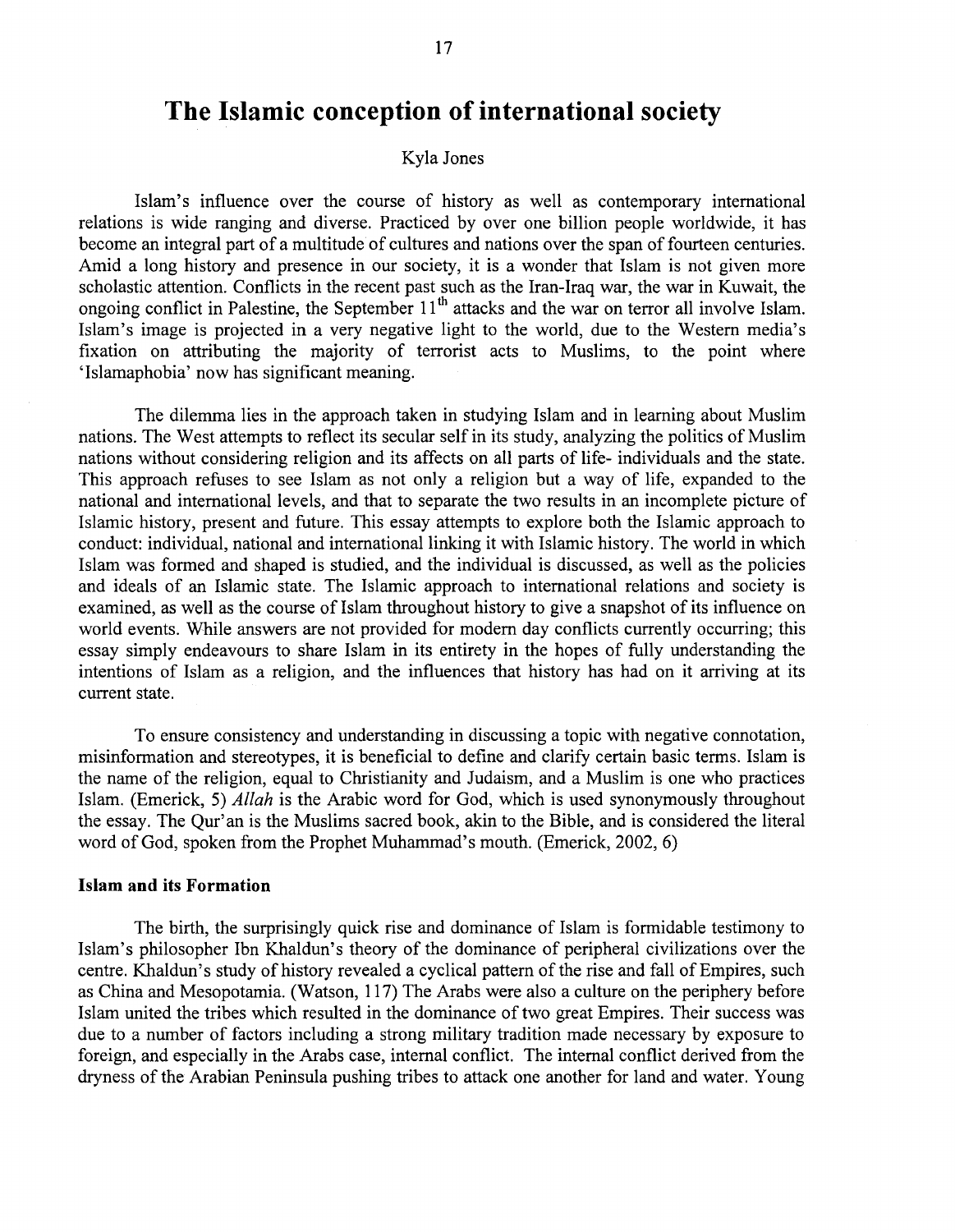men were expected to become warriors to defend their land and family resulting in a wealth of experienced trained fighters. (Cleveland, 6) At the centre of Khaldun's observations was the presence of a unifying belief that created a universal goal and drive within the peripheral state. (Watson, 117) Islam provided the Arabs with that unifying goal of a universal Muslim Empire and succeeded in spreading it from India to Spain.

Muslims believe that Islam was delivered to the world by *Allah* through the mouth of the Prophet Muhammad in the form of the Qur'an. In the year 610 on 'The Night of Power', Muhammad, aged 40, was visited by the angel Gabriel and given the task of teaching God's will and religion to the masses. (Cleveland, 8) Converting first his family and friends, he then branched out, making his teaching more public over the next two years, in direct negative correlation with his welcome in Mecca. His wish to prohibit the worship of idols first threatened a source of income to members of the wealthy dominant tribe. Then his commands to help the poor through dispersing the riches of the wealthy made him enemies, enough to eventually remove himself and his followers from Mecca to Medina. (Rahman, 34)

It was in Medina that the influences of Islam were demonstrated and Muhammad's strength as a leader emerged. Muhammad became the figure of authority in the town, and expected to settle existing internal feuds, a tribute to his personal diplomacy. (lbid, 36) However, being located in another town did not bring an end to the conflict with Mecca. Muharnmad still intended to return to Mecca and restore the Ka'ba, a religious stone dating back to the time of Abraham, to Islam, refusing to leave it to the idol worshippers. (Cleveland, 11) His position in Medina was ideal, as Medina was also conveniently placed to disrupt the commercial caravans that were so important to the economy of Mecca. By this arrangement, Islam and Muhammad won followers by winning a number of battles against Mecca, appealing to the aggressive nature of the tribes. Ten years after their departure, Muhammad and his followers walked peacefully into Mecca, turned the rock of Ka'ba into the House of God and resumed teaching Islam. (Cleveland, 11)

There were also factors within the Arab nations that facilitated the acceptance of Islam. The Arab culture was one of honour and loyalty; the making of a pact was binding. Acceptance of Islam therefore became a matter of switching these already passionate beliefs to new outlets. (Rahman, 33) The loyalty to the tribe was transferred to something greater and grander, namely loyalty to *Allah* and the causes of Islam. The importance of blood kinship to one tribe or another was transferred to the kinship of faith with any other Muslim tribe. Monotheism had already become a generally accepted idea that had been introduced by the infiltration of Christians and Jews into the peninsula. (Cleveland, 2) Lesser gods however, were still worshipped as gobetweens and Muharnmad needed to convince the people that they could communicate directly with *Allah.* As Islam was accepted by the Arabs, the steps to beginning their conquest over the Byzantine and Persian Empires was a matter of redirecting the instincts of the tribes and the conflict driven interests of the Arab tradition to the North. (Rahman, 30) Their traditional competence as warriors, and their unity under a single goal, made the spread of Islam inevitable.

The armies of Byzantium and Persia had been at war with each other from 540-629 CE and were worn down and fatigued. The Byzantine people had been heavily taxed for the upkeep of the army, and had a population of non Greek-Orthodox Christians who were being prosecuted.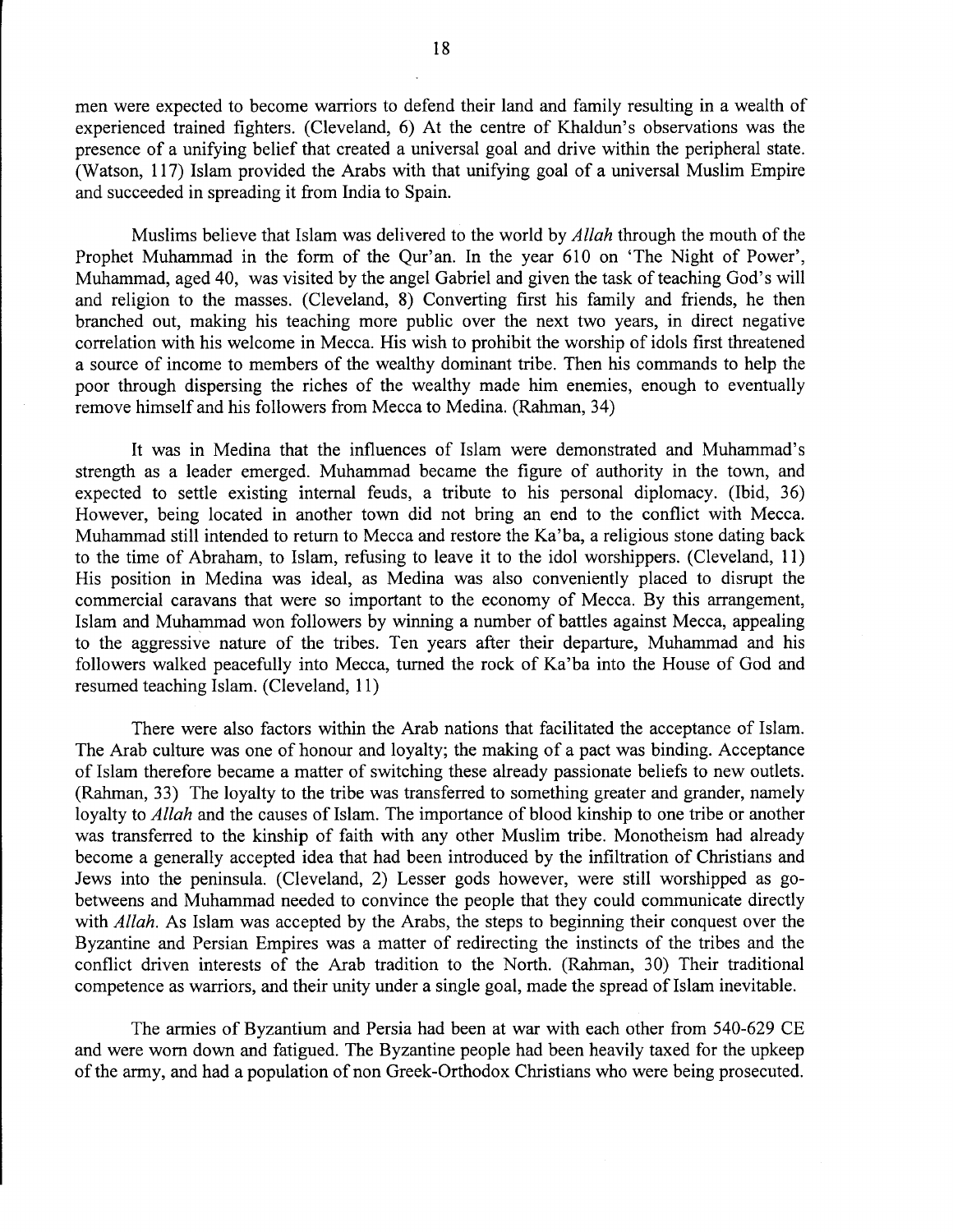The East was in a similar state where the rulers separated and distinguished themselves above the common people, resulting in a lack of loyalty to the Empire. Islam was accepted as a more tolerant rule. (Cleveland, 4) Also assisting Islamic acceptance in neighbouring regions was the use of common Semitic languages instead of the Latin, which was not always understood.

#### **Islam through the** Ages

The history of Islam can be divided into different sagas of difference leaders, dynasties and military conquests and non-secular rule that spanned from Medina in the  $7<sup>th</sup>$  century to its collapse in the  $14<sup>th</sup>$  century. The time after Muhammad, as the Arabic peninsula was united, is known as the orthodox period of Caliphs, when the leaders were undivided and followed the Qur'an. (Simons, 5) At this time the two dominant empires in Europe were the Byzantine Empire to the North West and the Persian Empire to the North East. Under the leadership of the Caliph, Arabic tribes began to attack the southern flanks of these two nations and to spread Islam. During this part of its development the Arabs considered Islam to be an Arab religion, but this waned as the Arabs extended from the Arabia peninsula and the Qur'an was introduced and studied elsewhere. After the death of the fourth Caliph in 661 ce, the Umayyad Dynasty was established with the self declared Caliph Mu'awiya. (Cleveland, 16)

In less than 100 years, Islam spread throughout Syria, Mesopotamia, Palestine, Egypt and North Africa, facilitated by a common Semitic language. As early as 711ce it had landed in Spain and quickly defeated the Visigoth rulers. By 751cE, Islam had reached Afghanistan and central Asia, establishing its first colony in India. The Umayyad Dynasty in Damascus started the Islamic tradition of literature and science and began the hereditary tradition of the Caliph. Beginning in 750cE, the Umayyads were replaced by the Abbasids. (Mottahedeh, 64) The Abbasid Dynasty in Baghdad lasted for five centuries during which the first three were responsible for its greatest contributions to science and art. By the end of its term, however, they had allowed semi-independent states to form. The Islamic Empire state still existed, and indeed was symbolically unified, but lacked a strong influential leader.

The Crusades over the  $11-13<sup>th</sup>$  centuries are another significant feature in the Islamic timeline. Several different wars took place between the Christians and the Muslims. The Europeans captured Jerusalem in the First Crusade, only to lose and win it again, and to extend their reach to the boarders of Egypt, only to be eventually defeated at the end of the 13th century. (Peters, 85) Following the Crusades, and of more dramatic consequence, was the invasion of the Mongols. In the beginning of the  $13<sup>th</sup>$  century, the Mongol state, led by Genghis Khan, expanded and swept through China, Hindu India, the Middle East (West Asia), the south of Russia and Eastern Europe, bringing an end to the great Abbasid Dynasty. Destruction of agriculture and irrigation, libraries, the murder and deportation of scientists was devastating for the Islamic state. (Rahman, 37)

The 14<sup>th</sup> century however, saw a turn around as the Mongols embraced Islam, declaring it their official religion. Unfortunately the damage already done was enough to permanently weaken the Islamic nation. In the middle of the  $14<sup>th</sup>$  century the peripheral Ottoman states began its rise to power. Originally driven from their homeland by the Mongols, the Ottomans finally established in modem-day Turkey a powerful state, strongly united by the Islamic faith and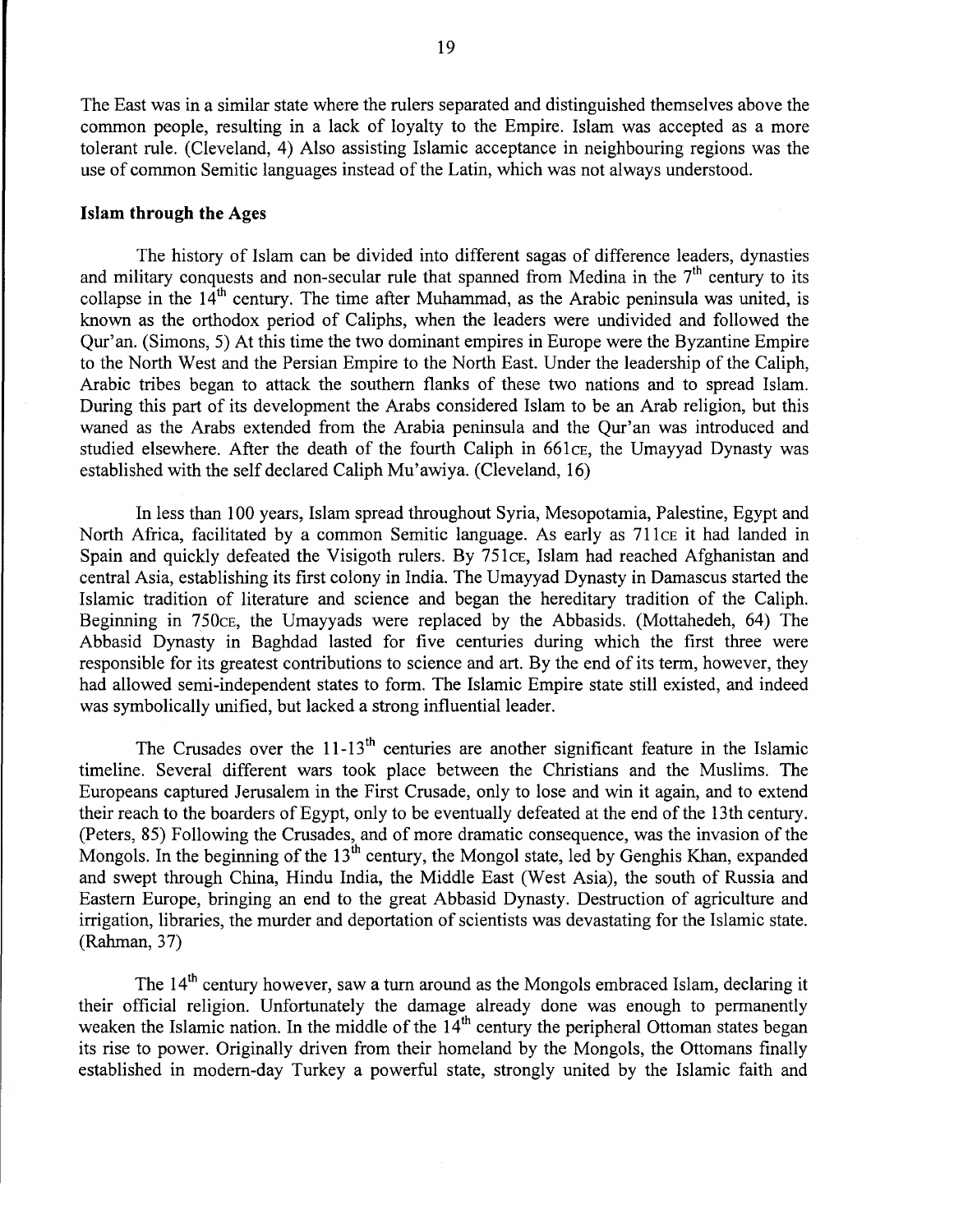protected by a formidable military force. (Rahman, 1984, 41) The Ottoman Empire peaked in the  $16<sup>th</sup>$  century and lasted until the  $20<sup>th</sup>$  century.

## **Islam and the Individual**

When discussing Islam, it is important to remember that first and foremost it is a religion, and that the religion itself is primarily concerned with the individual. To understand the institutions, it is essential to understand what they stand for, their goals, who they represent and what forms them. In the case of Islam, it is the soul and its eventual return into God's presence. It is then a matter of reciprocity as these institutions guide their respective followers through daily and life decisions. It is the assumption of Islam, and of most religions in general, that when decisions are made in the name of their God, peace and harmony will be achieved. (Emerick, 234) As a religion that does not distinguish between religious and political duty, the influences of Islam on the individual are important to understand when decisions are being made for Islamic nations.

Islam does not classify humans as inherently good or evil; rather it is decisions and actions that make individuals good or evil. (Ibid, 23) There are however, a number of beliefs that would lead to the conclusion that Islam considers humans inherently good. Muslims believe that humans are born without sin and are born with free choice. Whether or not one becomes evil or good is dependent on the choices one makes, and whether or not they are made for, or in agreement with a higher power- God. (Awn, 7) Equal to the story of Genesis in the Christian Bible, Muslims believe that the universe was created by God, and therefore we as humans, every part of ones body, and every particle within the universe is aware of that connection to or belonging to *Allah.* (Rahman, 43) It is this fundamental belief that accepts all of humanity into Islam. Free choice was given to humanity, meaning that the hearts and heads of humans, while aware of God's presence, do not have to acknowledge nor abide by His laws. While it is not required to recognize it, God's presence is known by the body. By accepting this, Muslims acknowledge the presence of a force within them, a type of "moral compass". *Fitrah,* as it is called, is what guides one through life and towards *Allah.* (Emerick, 25) It can then be argued that if man's body is connected and influenced by *Fitrah,* a force for the betterment of man, then man must be inherently good.

## **Islam and the State**

The Qur'an not only guides the individual's spiritual life, but also extends into politics and state law. It is necessary to keep in mind that the Qur'an was written over a number of years, from Muhammad's first encounter with the angel Gabriel until his death. Therefore, it mirrors the development of Islam from its first teachings through to Muhammad's diplomatic and military conquests as leader of Medina. (Cleveland, 10)

In its fundamental beliefs, Islam strives to create a *dar al Islam,* which is essentially an Islamic state. This state is to be guided by an elected leader who will continue to hold power as long as he abides by Islamic laws. (Mottahedeh, 65) The position of Caliph was one of great power; however it was backed by a representative body that would aid the Caliph in his interpretations of the Qur'an and could override him if he overstepped his bounds. Before his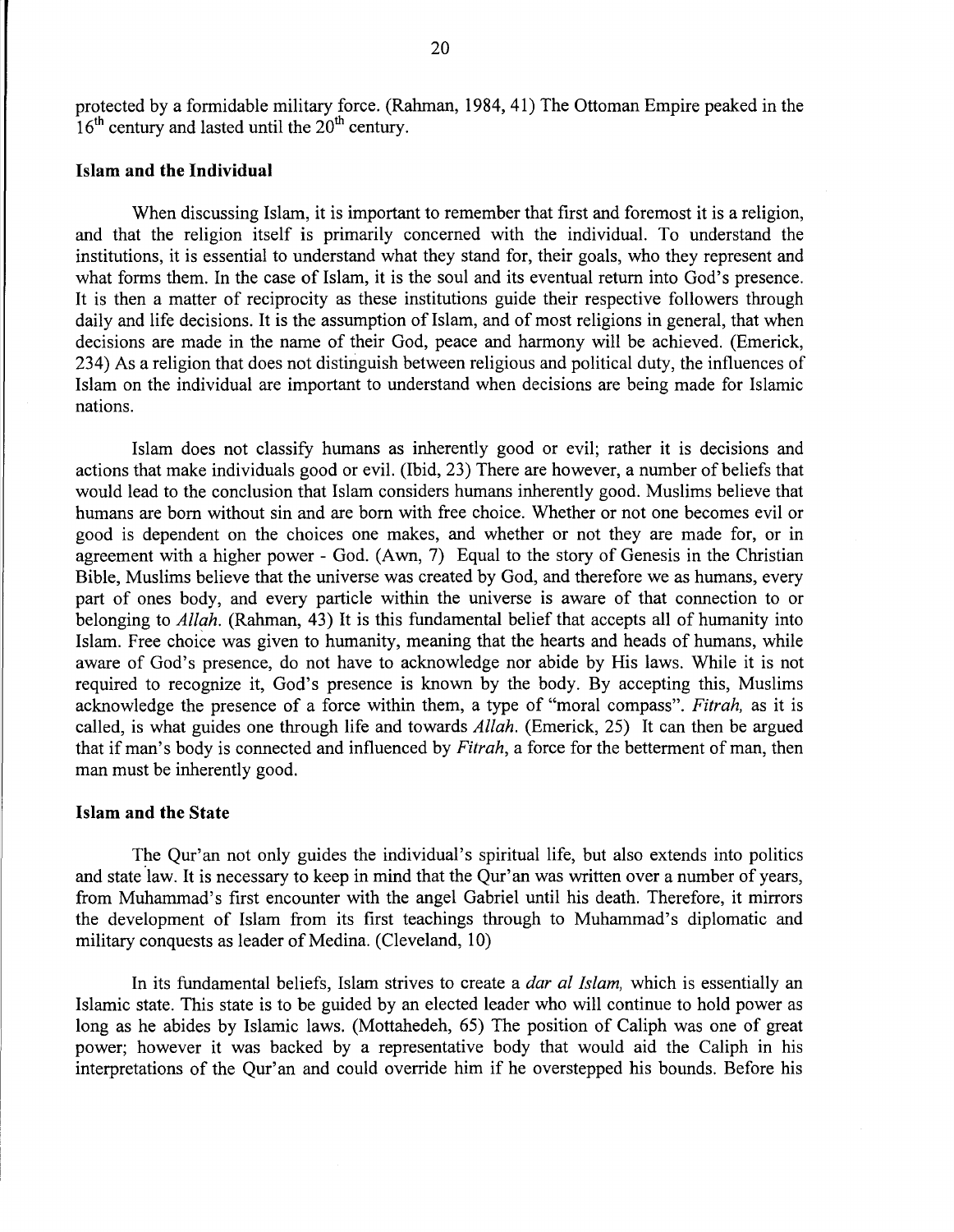death, Muhammad instructed that his successor should be chosen and elected by his peers. (Cleveland, 12) The Qur'an also stressed the importance of consultation and discussion similar to that of a Parliamentary system of government, a system called *shura.* The ideal state, therefore, would be headed by one elected leader, the Caliph, who would consult and discuss issues of importance and interpretation of the Qur'an among those deemed able, the *ulema.* The *ulema* is composed of men and women chosen according to their merits as scholars and able to contribute in *shura.* (Rahman, 34) This limited form of consultation was justified by the belief that the uneducated would not know what is best for the Islamic community at large. The Islamic state also included a judicial aspect entitled *shari 'ah:* a system of Islamic laws that decides what actions are for or against the word of *Allah*. The shari'ah incorporates not only a set of laws, but also a system of justice complete with courts, rules of evidence and properly trained officials. (Ibid, 34) The members who studied the Qur'an and decided upon matters of the *shari'ah* were considered part of the *ulema.* 

The *ulema*, in the end, contributed in undermining the Caliph's position by successively taking control of many decisions. In addition, the position of Caliph lost authority as the Empire grew larger and older. The Caliph first relinquished power as the Empire grew beyond the direct practical influence of one Caliph, and *emirs* (governors) were appointed to rule. As the Empire weakened, the power to appoint his subjects diminished and the Caliph's office was lowered to accepting self-appointed *emirs* in order to maintain the necessary façade of unity within Islam. (Cleveland, 17)

The Islamic state is a very social one. Not only is it expected that Muslims avoid doing evil deeds, but they must also become involved to try and prevent these deeds from occurring. Within communities families are expected by the Qur'an to pay a tax to their religious centre called a *zakat.* (Cleveland, 27) This money goes to families that are in need of help and to projects of public benefit. Public services such as hospitals, primary schools, colleges and even rest stops on travel routes were some of the social benefits that Muslims enjoyed. Family and community life are of equal importance in developing a stable state and building bonds with community members is encouraged through celebrations at different parts of ones life bring people together. (Emerick, 231) The Muslim community is united through their daily prayers, regular attendance at the mosque, and shared beliefs. The assumption is made that if the family and community are strong, then they, as well as the rest of the other strong united Muslim communities will all act in accordance with the Qur'an and the state will be stable and peaceful to the point where other nations will want to join Islam. (Emerick, 234)

In the Islamic state, commerce and trade was seen as more worthwhile than agriculture. (Schmiechen, 122) This could stem from the fact that the rich Arab tribes of Pre-Islamic times were those involved in trade, while those nomads or agricultural tribes were left fighting for social ranking and wealth. Accordingly, the Empire created a vast trade network running from Asia to Europe with Cairo thriving at its centre. With regards to money and trade the Qur'an forbids the making of money off money, or the collection of interest on loans. This economic approach was originally intended to protect the individual and family, as those who were unable to pay off a debt were often enslaved, leaving the family without anyone to provide for them. In general this type of approach results in a more active economy where money is continually invested, moving and working. (Field, 254) What is more, Muslims are required to put all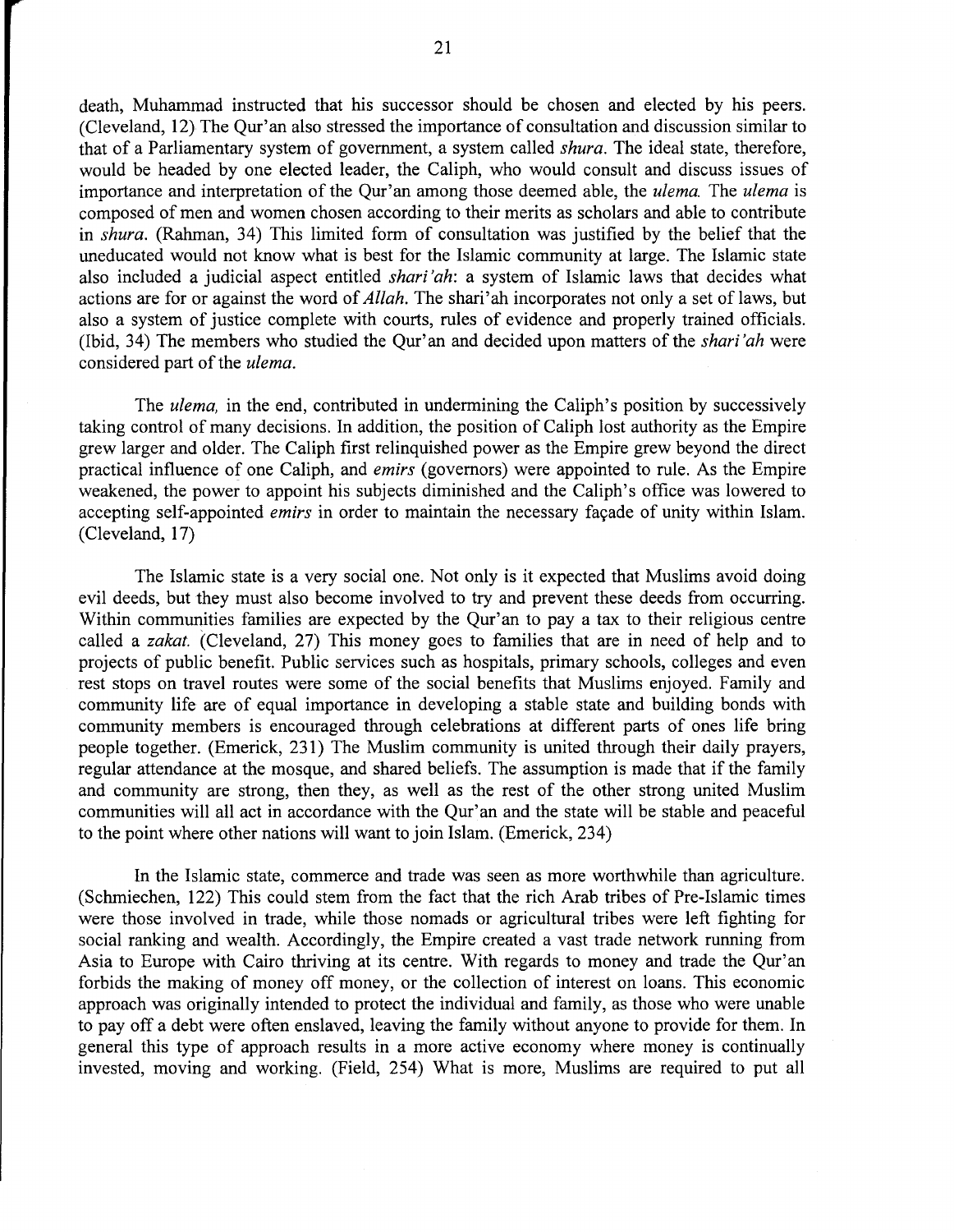business deals and contracts in writing, to be honest in their dealings, and are forbidden to invest in companies that make money off forbidden substances such as alcohol or pork. Nor are they able to make contracts for the future, as only *Allah* knows the future and it is unfair to lock another into such an agreement. (Emerick, 245)

The death of Muhammad two years after Islam's conquest of Mecca brought about the first and possibly the greatest division within the Islamic State. Whilst Muhammad had made it clear that his successor be agreed upon by his peers, at the time of his death he himself never suggested who he felt that successor should be. As a result of different opinions, the Muslim population divided into the two main sects of Islam, the Sunni and the Shi'a. The Sunni decided to simply choose a Caliph from amongst Muhammad's followers, one who had taught closely with him and gained much experience. (Awn, 15) The Shi'a decided that according to Arab tradition, Muhammad's leadership should pass through his blood line to a member of his family and go directly to Ali, who was also a close follower and scholar of Islam. Ultimately, the position of Caliph went first to Abu Bakr, then Umara, Uthman, and finally Ali became the fourth Caliph. With the assassination of Ali, the Shi'ites supported his descendents, the Abbasid faction, while the Sunni's supported the Umayyad faction. Thus, after only four caliphs, the 'Great Schism' occurred and has lasted throughout Islam's history.

Within Islam, there are several schools of legal thought, each slightly differing on the interpretation and application of Islamic law. The four oldest and surviving Sunni schools are the *Hanaji, Shaji, Maliki,* and *Hanbali Maddhabs.* (Mayer, 233) In general terms, the *Hanaji* School dates to 700CE and is the largest and most open minded. This school emphasizes belief over practice and relies on analogical reasoning to come to solutions. The strictest in terms of social and personal rules is the *Hanbali* School, the earliest and the most literal follower of the Qur'an. The *Maliki* School uses *hadith* (tradition) as a guide and looks to serve the common good. The *Shafi* School is considered the flexible school with characteristics such as consensus of the community and reasoning through analogy. (Ibid, 233)

Schools under the Shi'a sect are faithful to different branches of Muhammad's descendents, the largest being the Twelvers and the Seveners. These different sects diverge on who was the rightful leader to succeed Ali as Caliph, and when, where and how the rightful leader will return. (Awn, 14) Another interesting branch in Islam is Sufi. It is completely acceptable to find Sufis who are either Sunni or Shi'a. Sufism is a spiritual approach within Islam that aims to connect humans with the God. (Vara, 34) The type of union created is a heavily debated theological topic over whether one is completely unified with God or not. Sufi's practice prescribed rituals of types of singing, chanting, meditation and prayer as ways to form a union with *Allah.* (Cleveland, 31)

The different interpretations of the Qur'an result in slightly different conduct, and the development of different rules between and within states. For example those of the *Wahhabi*  sect, a branch of the *Hanbali* School, are most firmly established in Saudi Arabia and rigorously follow only the most direct and literal teachings of Muhammad. (Peterson, 33) Some differences seem petty, for example some Muslims will not eat seafood, while other will not eat fish, but will eat shellfish. However the Qur'an specifically states there is only one way to heaven, and each sect firmly believes theirs is that path. (Awn, 14) While beneficial to individuals in their search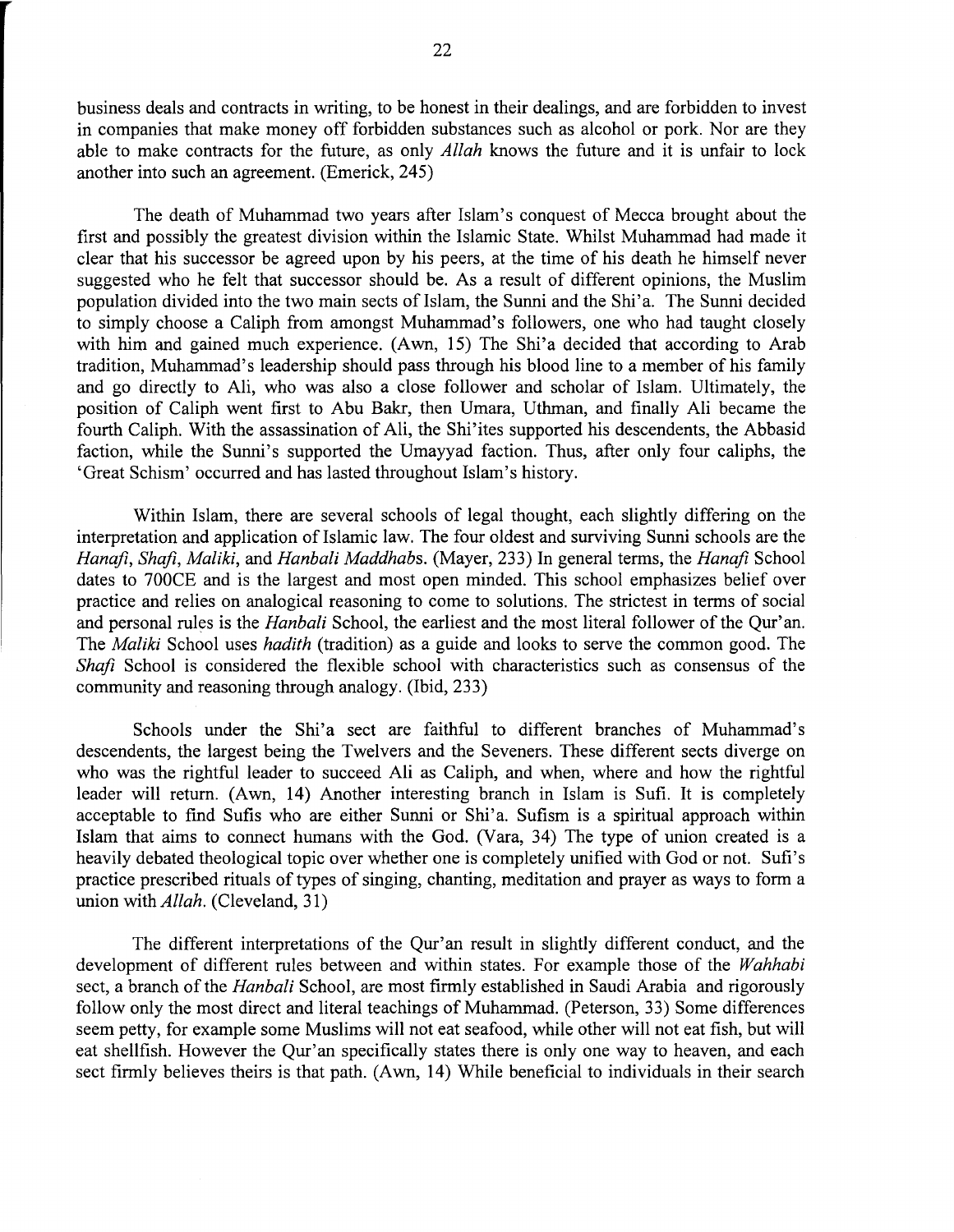of an interpretation that works best with their inner conscious, the disparities stand in the way of Islam's ultimate goal: a unified universal population.

## **Islam and International Relations**

Islam has a unique way of integrating itself into the international community. As a religion it is able to cross borders, cultures and integrate its beliefs little by little into otherwise secular states. States that have accepted Islam as a way of life consider the study of Islam important. Modem times see states such as Iran, Afghanistan and Saudi Arabia interpreting the Qur'an differently, resulting in different types of relationships. Whatever the intentions of the State, and those who govern it, the original intention of Muhammad and Islam differs from what is being done today. The ultimate goal being that all the people of the world enter the *dar al Islam* and that there be only one Muslim nation. (Rahman, 28) Islam's efforts to achieve this have thus far demonstrated this to be a very difficult task. From its early conquering strategy, to the unequalled spread of knowledge in its adoption, its continual expansion with the Turks, its eventual downfall as an Empire, to present day conflict, Islam the religion still strives to form a *dar al Islam* through international interactions.

War, in Islam, is considered the last resort regulated by strict laws in the Qur'an. A 'just' war must be proclaimed by the leader of the entire Muslim community through the *Shura.*  (Emerick, 172) It is illegal for an individual, or a group, to declare war in the name of Islam. The advisors themselves are guided by the Qur'an, which states that there are only three instances when war can be considered just: in the defence of ones community or nation, to liberate people living under oppressive regimes, and to remove any government that will not allow the free practice of Islam\_ within its borders. War is proclaimed against those who wish to suppress Islam, because that is seen as going directly against God's will. (Ibid, 171) While engaged in war, Muslims are held to a strict code of honour. Women, children and innocents are not to be harmed, and a city, once conquered may be looted, but it must not be completely emptied or destroyed. (Mottehedeh, 67) Conversion by the sword is strictly forbidden. The conquered people are to be won over to Islam by living in the better society it provides, an unrealistic expectation if conquered cities were to be destroyed leaving those conquered resentful of their new leaders and religion (Peters, 75)

During its centuries as an Empire, Islam had certain codes by which Muslims treated non-Muslims. There were two main reasons behind this behaviour: one is that Islam is universal and does not discriminate against race, ethnicity, or social class; the second stems from basic statistics and common sense. The Arab/Muslim population that initially conquered the Byzantine and Persian Empires was much smaller in numbers, therefore to treat the conquered population harshly through discrimination and punishment would be to risk an irrepressible rebellion. (Watson, 113) Tolerance was, therefore, an Islamic necessity that applied to all non-Muslims.

In their relations with other religions, Muslims were instructed to be tolerant, especially with "people of the book", or Jews and Christians. The Jews who lived in Spain under the Visigoth leaders and in the Byzantine Empire, were harshly treated and prosecuted, and ended up welcoming the Muslims as more tolerant leaders. Under Islamic rule Christians were generally better treated than Muslims were treated in the Christian West. (Cleveland, 14) Within Islam,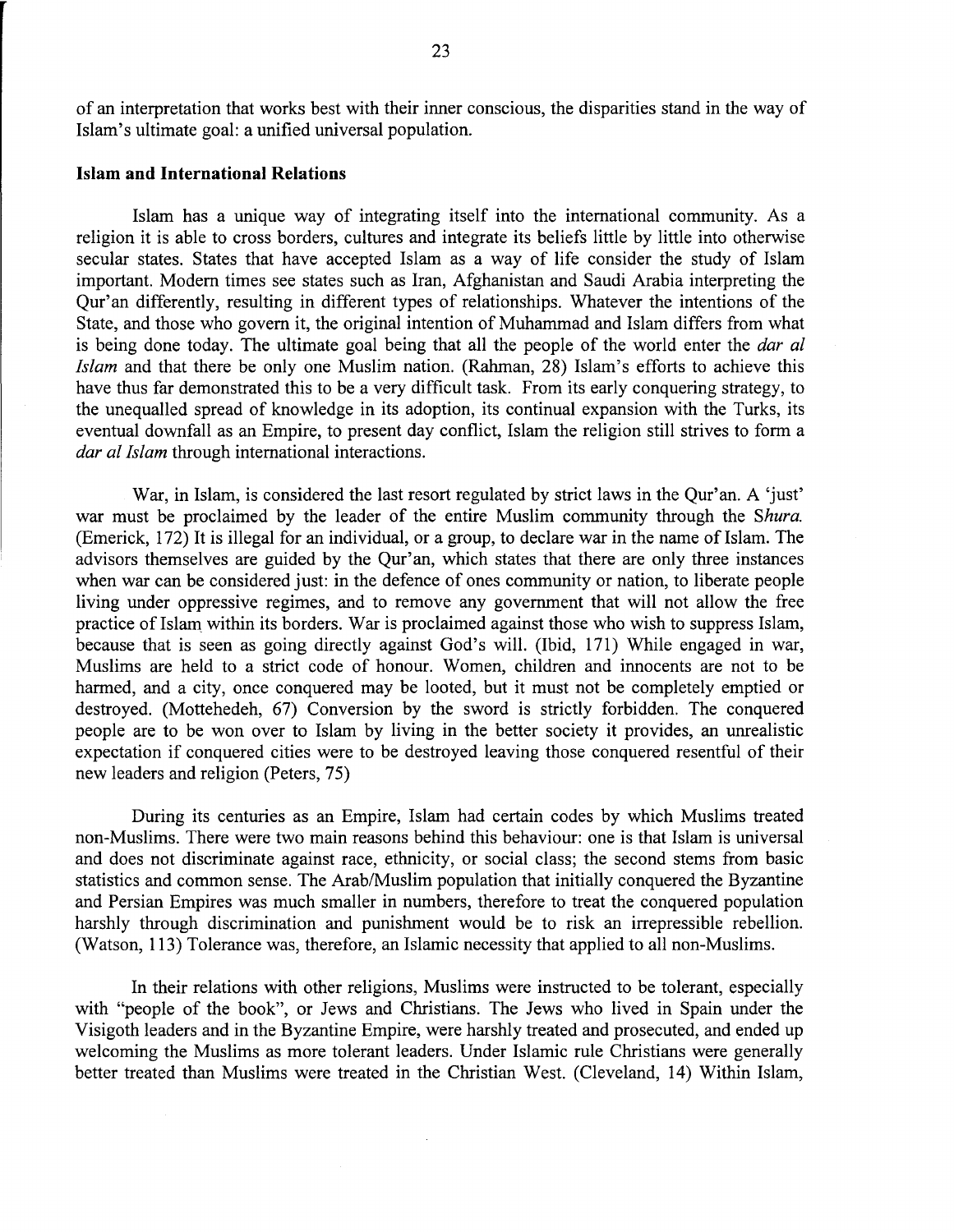Christians and Jews were allowed to have their own autonomous commumtles, while the Christian insisted on conformity. (Watson, 113) These communities were taxed (less than under Byzantine rule), and a few rules applied; for example, a Christian man was not allowed to marry a Muslim woman nor were Christians allowed to convert Muslims, however in general Christians were mostly tolerated and left to themselves. (Lewis, 177) This tolerance was expected since Muslims believed the three monotheistic religions to be related. All three are monotheistic, and each claims to be the only way to heaven. Islam claims that is it a progression ending with Islam, the most perfect of the three. (Lewis, 176) In essence, the fact that all serve the same God means that while the Jews and Christians have yet to accept the final word of God, they deserve to be treated with respect. (Rahman, 26)

Whether inside an Islamic state or not, all Muslims have the duty to fulfil certain religious obligations known as the 'Five Pillars of Islam'. The Five Pillars serve to remind Muslims of God, acknowledge his omnipotence and provide a brief glimpse into Islamic life. (Cleveland, 26) The first of the five is called *Sharnahadah* (proclamation of faith) and is simply an affirmation in ones belief in *Allah* and the Prophet Muhammad. The second is *Salat* (prayer) which is called for five times per day at a specific time as to be a continual reminder of God's presence. Abstaining from eating drinking and sexual behaviour from dawn to dusk is *Sawrn*  (fasting) and is completed in the month of Ramadan. As mentioned Muslims are required to give *Zakat,* or Alms, that are distributed to those in need, and the last is the *Hajj.* Hajj is the Pilgrimage to Mecca that all Muslims are required to make once in their lifetime and is comprised of certain ceremony and ritual once a year. By adhering to these five simple Pillars of Faith, all Muslims throughout the world are bound by simple daily activities and important spiritual rituals. (Emerick, **114)** 

## **Islam and its Contributions**

By virtue of its universal nature, Islam has a history of easily adopting new ideas, and encouraging innovation. It can also lay claim to the discovery and advancement of a number of scientific and philosophical studies. During its span from the  $7<sup>th</sup>$  to  $14<sup>th</sup>$  century as an Empire, Islam's approach to knowledge and literacy had a huge influence on the rest of Europe. (Hitti, 36) Muhammad's instructions to acquire knowledge rested on a few simple concepts; that knowledge enables man to distinguish between right and wrong. It is a required that Muslims learn to read and write in order to read the Qur'an, which provides "armour against the enemy [and]...society in solitude". (Emerick, 235) These concepts lead the Muslims to spread knowledge to people of every ethnicity and social group with a vigour that far surpassed any attempts in Western Europe at the time, which typically restricted education to the rich and the clergy. (Cleveland, 25)

The Muslims first objective was to translate any books, documents and knowledge into Arabic and to spread duplicate copies throughout the nation. In 830 CE, an institution entitled the "House of Wisdom" was established with the sole purpose of making general 'knowledge' available in Arabic. (Emerick, 322) The second step was to organize the accumulated information into bodies of thought, and to begin the testing of theories and ideas. From the  $9<sup>th</sup>$ century on, the Muslims began to add to their vast source of knowledge with discoveries and innovations in all areas of scholarship.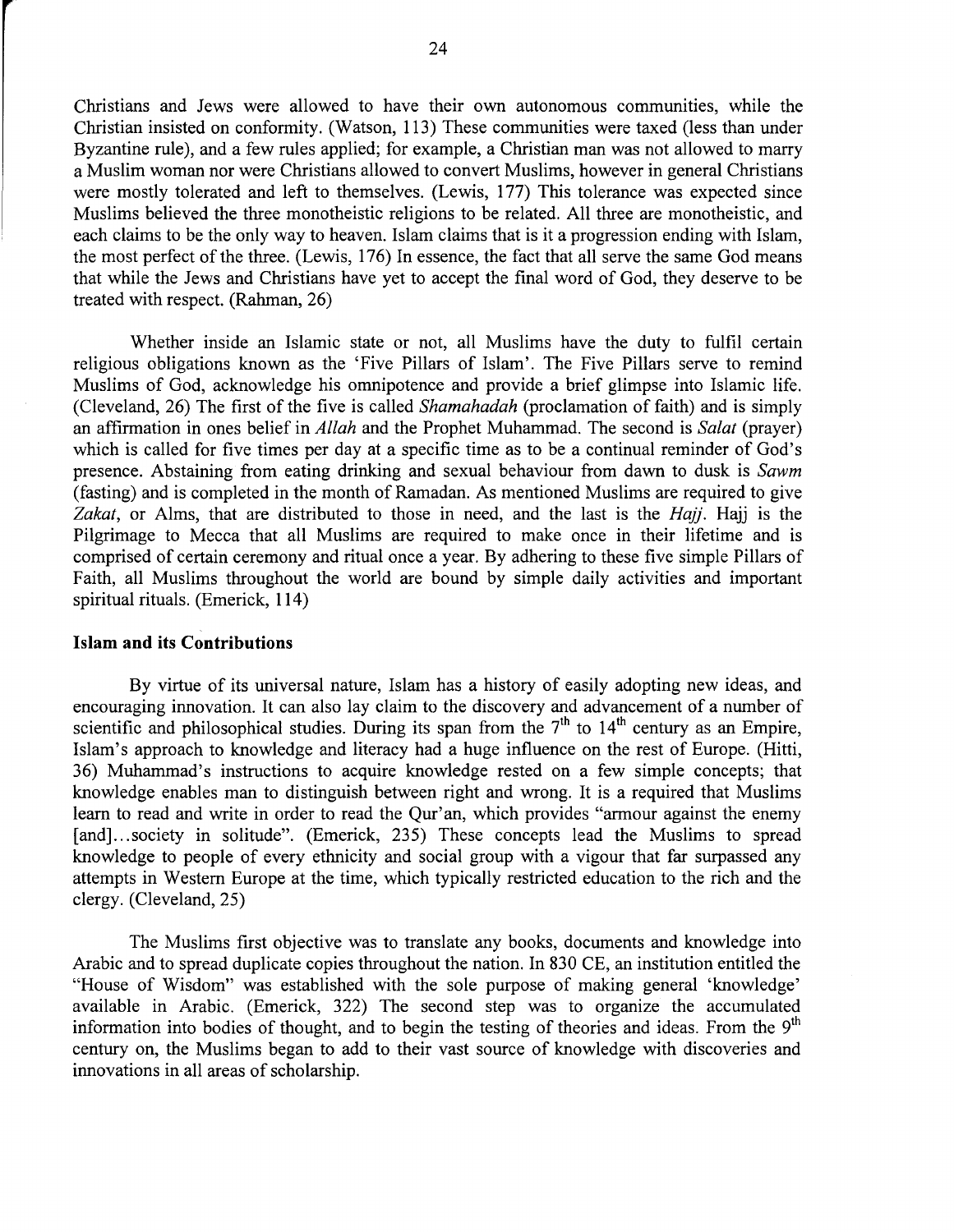With this dedication and inspiration, the Islamic Empire enjoyed a time of adopting, gathering, advancing, and conceiving of ideas. Muslim mathematicians, for example, advanced upon Indian and Persian ideas in algebra and trigonometry (Cleveland, 25). Idn Sina wrote a textbook known as the *Canon* on the practice of medicine that was used for five centuries throughout Europe in 1037, and also determined that the speed of light is constant. (Hitti, 39) Bookstores were opened to make profits as the use of paper, a Chinese invention, was put to work. Translations of the Greek classics were made in Arab and then later Latin, spreading the ideas throughout the whole Empire and that of Western Europe. (Cleveland, 25) Philosophically, Islam produced many great thinkers as well. Of particular note is Ibn Khaldun, mentioned previously, who studied the cyclical rise and fall of Empires. (Watson, 117) Khaldun's literature is still read today by historians, anthropologists, mathematicians, and those studying Islamic culture, literature, and religion.

This devotion to intellect was in sharp contrast to that of Europe. In the  $10<sup>th</sup>$  century, scholars from Western Europe were travelling to Spain, Cordoba in particular, to attend the Islamic Universities to study volumes that were made available through the Islamic dedication to translating old texts into Arab. By the  $12<sup>th</sup>$  and  $13<sup>th</sup>$  centuries, Christian rulers of Northern Spain were encouraging the translation of Arab texts into Latin. (Cleveland, 25) The Muslim population was literate enough to at least read and understand what was being written in the Qur'an, as opposed to the barely literate population of Western Europe, where the majority of literate people were situated in the clergy.

## **Conclusion**

As with other world religions, the nature of Islam's structure and institutions has evolved to fit into today's international society. However, Islamic fundamental beliefs still hold, as the Qur'an continues to be read and the Five Pillars are still practiced. World wide, Muslims are required to obey certain regulations that dictate their daily lives, economic decisions and how they view national and international relations. The historic Islamic state is seen as outdated by the Western democratic views that dominate society today. (Awn, 15) The West may be right in assuming that currently a single Islamic community seems unattainable as demonstrated by the multiple schools of thought within Islam and the present situation in the Arab world. Yet, Islam remains an all encompassing way of life, practiced by millions of people within Muslim as well as democratic nations. (Emerick, IX) If there is to be dialogue between Islam and the West, rather than relying on biased information provided in the media, one should become more informed about each other and find better ways of promoting mutual understanding.

#### References

An Interview with Imam Feisal Abdul Rauf, ed. Geoffrey Orens (H.W. Wilson Company: USA. 2003), 5-11

Awn, Peter J. "Faith and Practice", in *Islam: the Religious* & *Political Life of a World Community,* ed. Marjorie Kelly (Praeger Publishers: New York. 1984), 1-27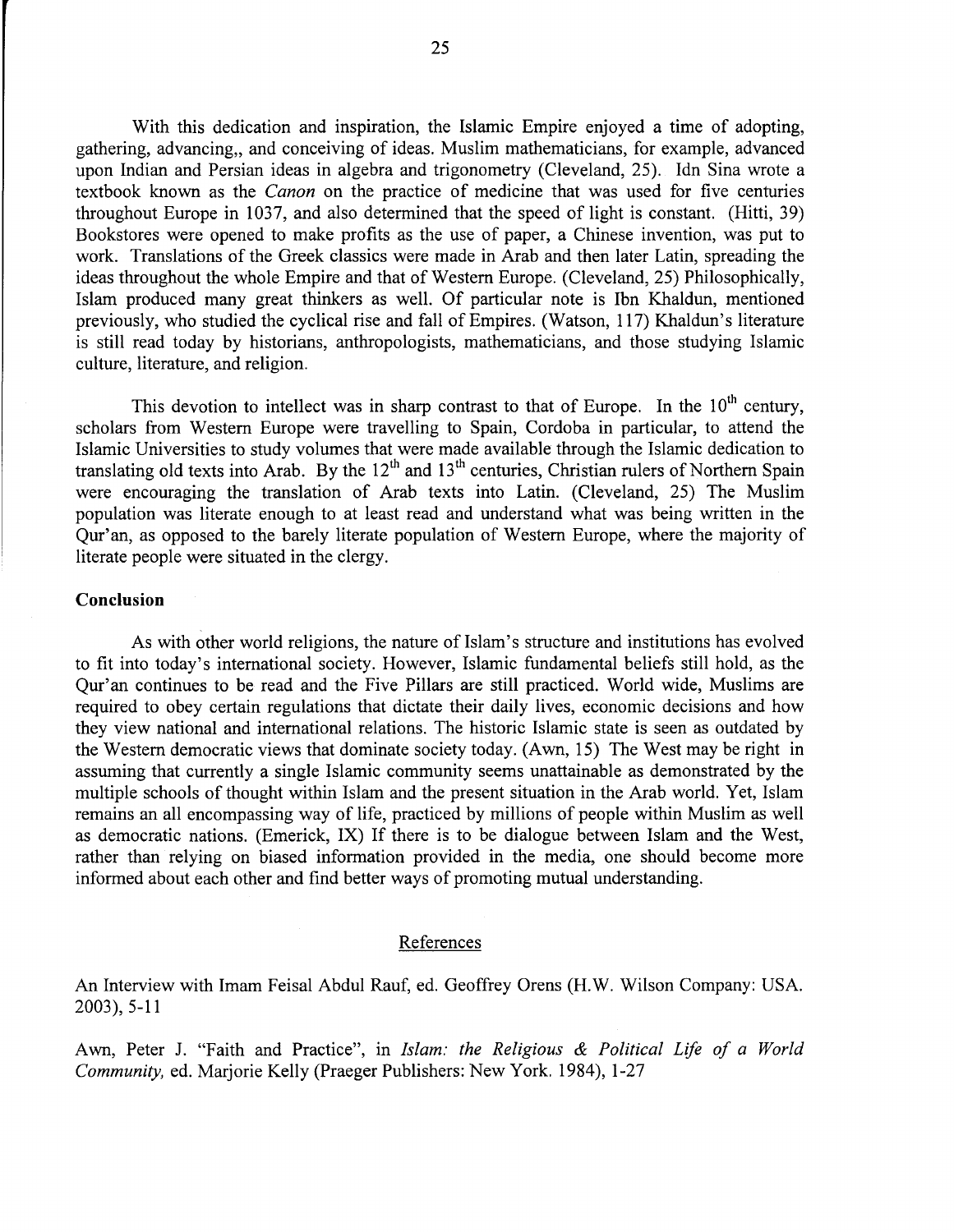Cleveland, William L. "A History of the Modern Middle East." (Westview Press, Inc.: Colorado. 1994)

Emerick, Yahiya. "The Complete Idiots Guide to Understanding Islam." (Pearson Education: USA. 2002)

Field, Michael. "Inside the Arab World" (Harvard University Press: Cambridge. 1995)

Hitti, Philip K. "Islam and the West: A Historical Cultural Survey." (Robert E. Krieger Publishing Company Inc.: New York. 1962)

Lewis, Bernard. "Islam and the West" (Oxford University Press: New York. 1994)

Mayer, Ann Elizabeth. "Islamic law", in *Islam: the Religious* & *Political Life of a World Community,* ed. Marjorie Kelly (Praeger Publishers: New York. 1984), 226-242

Mottahedeh, Roy P. "The Foundations of State and Society", in *Islam: the Religious* & *Political Life of a World Community,* ed. Marjorie Kelly (Praeger Publishers: New York. 1984), 55-72

Muck, Terry C. "An Introduction to Islam: One God, Many Believers", in *The Reference Shelf,*  ed. Geoffrey Orens. (H.W. Wilson Company: USA. 2003), 3-4

Newby, Gordon D. "Ibn Khaldun and Frederick Jackson Turner: Islam and the Frontier Experience", in *Ibn Khaldun and Islamic Society,* ed. Bruce B. Lawrence (E.J Brill: The Netherlands. 1984) 122-133

Peters, Francis E. "The Early Muslim Empires: Umayyads, Abbasids, Fatimids", in *Islam: the Religious* & *Political Life of a World Community,* ed. Marjorie Kelly (Praeger Publishers: New York. 1984), 73-93

Peterson, Scott. "Wahhabi Roots in Saudi Desert", in *The Reference Shelf,* ed. Geoffrey Orens. (H.W. Wilson Company: USA. 2003), 26

Rahman, Fazlur. "The Message and the Messenger", in *Islam: the Religious* & *Political Life of a World Community,* ed. Marjorie Kelly (Praeger Publishers: New York. 1984), 29-54

Schmiechen, James. "A History of World Societies Study Guide: Volume I to 1815." (Houghton Mifflin Company: Boston. 2004; 6<sup>th</sup> edition), 117-134, 151-161, 297-310

Simons Jr., Thomas W. "Islam in a Globalizing World." (Standford University Press: California. 2003)

Vara, Richard. "They're Muslims, But Sufis Still Go Own Way", in *The Reference Shelf,* ed. Geoffrey Orens. (H.W. Wilson Company: USA. 2003), 34-36